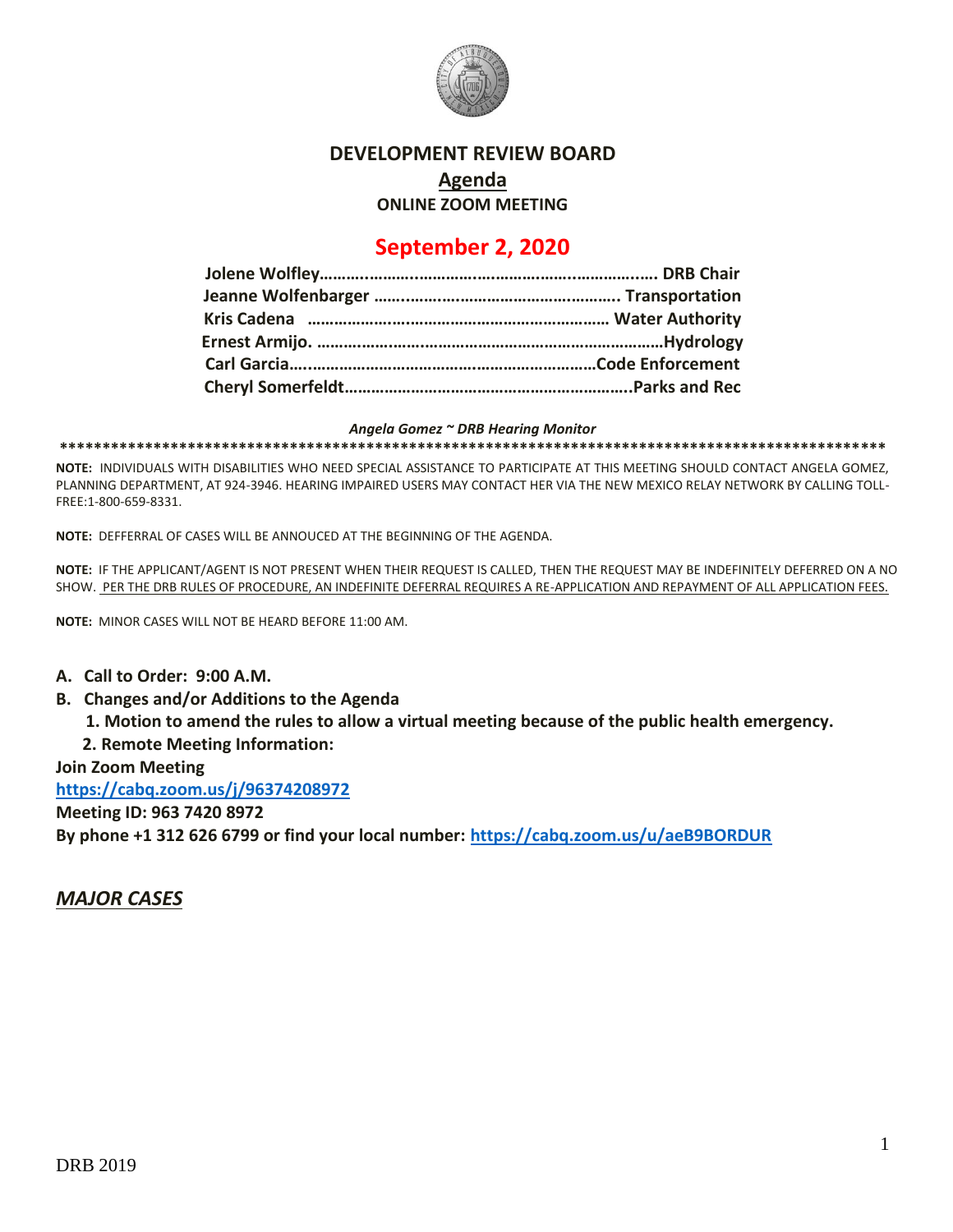| 1. | Project # PR-2020-003861<br>SI-2020-00722 - SITE PLAN<br>(sketch 4/29/20) | DEKKER/PERICH/SABATINI agent(s) for PRESBYTERIAN -<br>JIM JEPPSON request(s) the aforementioned action(s) for<br>all or a portion of: TRACT 1 REPLAT OF TRACTS E F & A,<br>EAST END ADDN, zoned MX-T, located at 8300<br><b>CONSTITUTION,</b><br>between<br><b>WYOMING</b><br><b>BLVD</b><br>and<br><b>CONSTITUTION AVE NE</b> containing approximately 18.895<br>acre(s). (J-19)                                                                                                                                                                     |
|----|---------------------------------------------------------------------------|-------------------------------------------------------------------------------------------------------------------------------------------------------------------------------------------------------------------------------------------------------------------------------------------------------------------------------------------------------------------------------------------------------------------------------------------------------------------------------------------------------------------------------------------------------|
|    |                                                                           | <b>PROPERTY OWNERS: PRESBYTERIAN HOSPITAL CENTER REAL ESTATE</b><br><b>DEPARTMENT</b><br>REQUEST: DEVELOPMENT OF A NEW ENTRY VESTIBULE AND PATIENT<br>DROP-OFF AREA IN THE REAR OF THE EXISTING HOSPITAL FACILITY                                                                                                                                                                                                                                                                                                                                     |
| 2. | Project # PR-2020-003887<br>(1010532)<br>SI-2020-00367 - SITE PLAN        | <b>SCOTT ANDERSON</b> agent(s) for <b>MICHAEL DRESKIN</b><br>request(s) the aforementioned action(s) for all or a portion<br>of: LOT 5, BLOCK 23, BROAD ACRES ADDN, zoned MX-M,<br>located at 2818 4TH ST NW, containing approximately 1.27<br>acre(s). (H-14) [Deferred from 7/8/20, 7/22/20, 7/29/20, 8/19/20]<br>PROPERTY OWNERS: MICHAEL DRESKIN<br>REQUEST: SITE PLAN FOR APARTMENT WITH MORE THAN 50 UNITS<br>** AGENT HAS REQUESTED A DEFERRAL TO THE MEETING OF<br><b>SEPTEMBER 16, 2020.</b>                                                 |
| З. | PR-2020-004242<br>VA-2020-00268 - WAIVER TO IDO                           | MODULUS ARCHITECTS INC. /ANGELA WILLIAMSON<br>agent(s) for CENTRAL AVE & ATRISCO PROS REAL ESTATE,<br>LLC request(s) the aforementioned action(s) for all or a<br>portion of: TRACT AA, RANCHO VILLAGE PARTNERS zoned<br>MX-M, located at 4201 CENTRAL AVE NW between<br>CENTRAL AVE SW and ATRISCO DR SW, containing<br>approximately 13.1683 acre(s). (J-12) [Deferred from 8/19/20]<br>PROPERTY OWNERS: CENTRAL AVE & ATRISCO PROS REAL ESTTE, LLC<br>C/O MICHAEL PROVENZANO<br><b>REQUEST:</b> WAIVER TO THE IDO PER PARKING AND LOADING STANDARD |

**WITHDRAWN AT THE APPLICANT'S REQUEST.**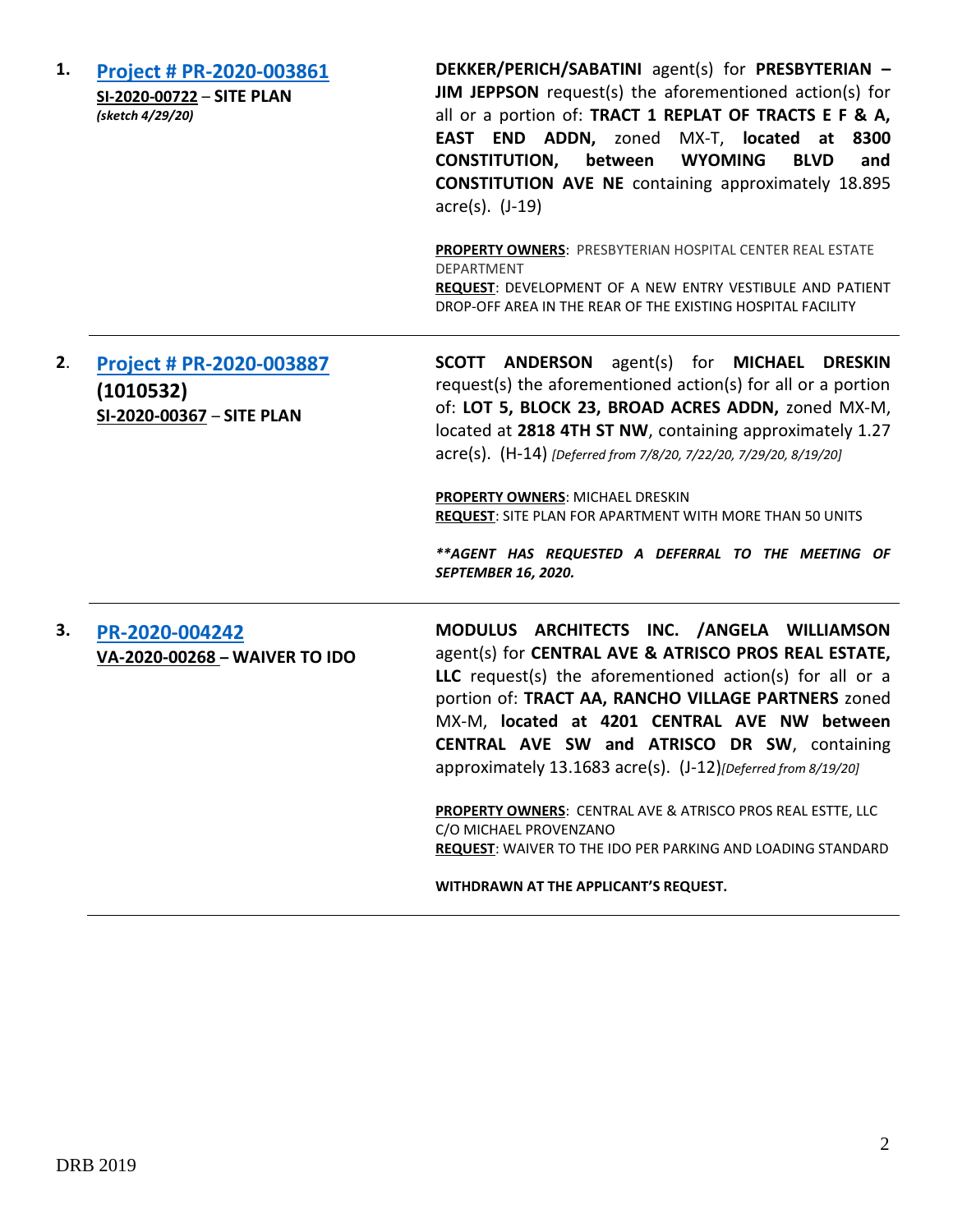| 4. | PR-2019-003169<br>SD-2020-00115 - PRELIMINARY PLAT<br>VA-2020-00192 - TEMPORARY DEFERRAL<br><b>OF SIDEWALK</b><br>(Sketch Plat 12/18/19)                                        | RON HENSLEY/THE GROUP agent(s) for CLEARBOOK<br><b>INC.</b> request(s) the aforementioned<br><b>INVESTMENTS</b><br>action(s) for all or a portion of: 01 UNIT 3 ATRISCO GRANT<br>EXC NW'LY POR TO R/W, zoned MX-M, located at SAGE RD<br>between COORS and 75 <sup>TH</sup> ST, containing approximately<br>9.56 acre(s). (L-10)[Deferred from 7/22/20, 8/5/20]<br>PROPERTY OWNERS: CLEARBOOK INVESTMENTS INC, HENRY SCOTT<br><b>TRUSTEE HENRY RVT</b><br>REQUEST: SUBDIVISION OF TRACT INTO 62 LOTS AND 2 TRACTS AND<br>SIDEWALK DEFERRAL                             |
|----|---------------------------------------------------------------------------------------------------------------------------------------------------------------------------------|------------------------------------------------------------------------------------------------------------------------------------------------------------------------------------------------------------------------------------------------------------------------------------------------------------------------------------------------------------------------------------------------------------------------------------------------------------------------------------------------------------------------------------------------------------------------|
| 5. | Project # PR-2020-004062<br>SI-2020-00552 - SITE PLAN                                                                                                                           | <b>DEKKER/PERICH/SABATINI</b><br>agent(s)<br>for LUMINARIA<br>APARTMENTS LIMITED PARTNERSHIP LLLP request(s) the<br>aforementioned action(s) for all or a portion of: TRACT C,<br>PLAT FOR TRS B1, C & D, VIDEO ADDITION zoned MX-H,<br>located at 10600 CENTRAL AVE SE between CENTRAL and<br><b>EUBANK</b> , containing approximately 1.88 acre(s). (L-21)<br>[Deferred from 7/29/20, 8/26/20]<br><b>PROPERTY OWNERS: STATE OF NEW MEXICO STATE LAND OFFICE</b><br>REQUEST: MULTIFAMILY RESIDENTIAL, 4 STORY WOOD-FRAMED<br><b>CONSTRUCTION OF 92 DWELLING UNITS</b> |
| 6. | Project # PR-2020-004183<br>SD-2020-00139 - EXTENSION OF<br><b>INFRASTRUCTURE IMPROVEMENTS</b><br><b>AGREEMENT</b><br>SD-2020-00150 - MINOR AMENDMENT<br>TO INFRASTRUCTURE LIST | RAVENS WING CONSULTING, LLC agent(s) for MDS<br><b>INVESTMENTS</b> request(s) the aforementioned action(s) for<br>all or a portion of: TRACT 12B, MESA DEL SOL INNOVATION<br>PARK, zoned PC, located at 5620 TURING DR SE between<br>EASTMAN CROSSING and FRITTS CROSSING, containing<br>approximately 2.93 acre(s). (R-16)[Deferred from 8/26/20]<br>PROPERTY OWNERS: MDS INVESTMENTS<br>REQUEST: EXTENSION OF INFRASTRUCTURE IMPROVEMENTS<br><b>AGREEMENT</b>                                                                                                        |

### *MINOR CASES*

**7. [PR-2019-002294](http://data.cabq.gov/government/planning/DRB/PR-2019-002294/DRB%20Submittals/PR-2019-002294_Sept_2_2020/2018062%208-19-20%20Maverik%20Menaul-University%20%20Minor%20Amendment%20Infrastructure%20List.pdf) SD-2020-00148 - AMENDMENT TO INFRASTRUCTURE LIST TIERRA WEST, LLC/RON BOHANNAN** agent(s) for **MAVERICK INC.** request(s) the aforementioned action(s) for all or a portion of: **TRACTS A-1 and B-1 PLAT OF TRACTS A-1 & B-1,** zoned NR-LM, **located at 1901 MENAUL BLVD NE between MENAUL and UNIVERSITY NE**, containing approximately 2.4493 acre(s). (H-15)

> **PROPERTY OWNERS**: TRUCK STOP PLAZA LLC **REQUEST**: AMENDMENT TO INFRASTRUCTURE LIST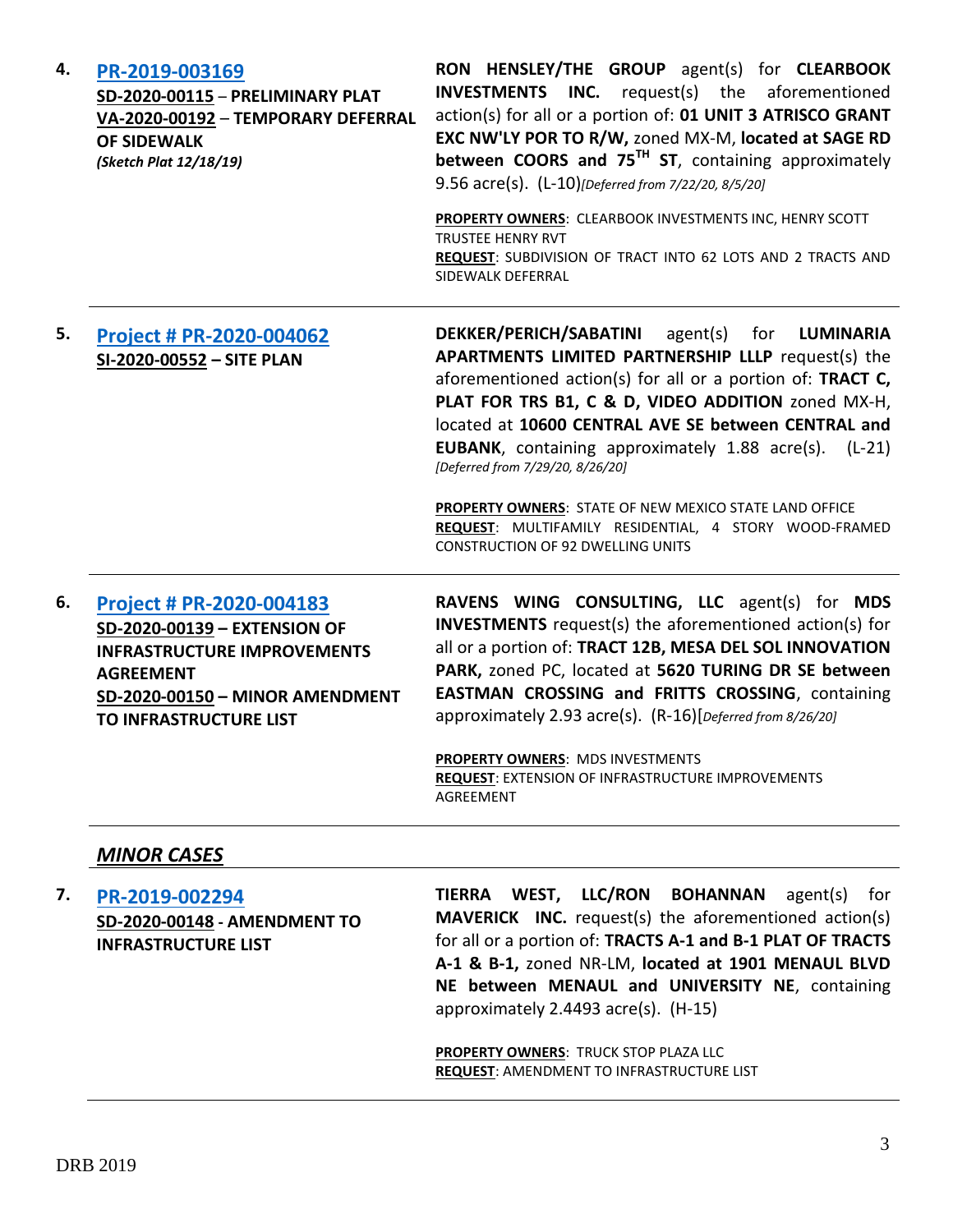| 8.  | PR-2019-002606<br>SD-2020-00149 - PRELIMINARY/FINAL<br><b>PLAT</b><br>(Sketch Plat 7/17/20) | ARCH + PLAN LAND USE CONSULTANTS agent(s) for MESA<br>VIEW UNITED METHODIST CHURCH request(s) the<br>aforementioned action(s) for all or a portion of: 27-A-1 &<br>27-A-2, TAYLOR RANCH SUBDIVISION, zoned MX-L, located<br>at 4701 MONTANO NW between MONTANO PLAZA DR<br>and TAYLOR RANCH DR, containing approximately 8.0<br>$\arccos 0$ . (E-11)<br>PROPERTY OWNERS: MESA VIEW UNITED METHODIST CHURCH<br>REQUEST: REPLAT OF 2 EXISTING LOTS INTO 2 LOTS AND DEDICATION<br>OF ADDITIONAL RIGHT-OF-WAY |
|-----|---------------------------------------------------------------------------------------------|-----------------------------------------------------------------------------------------------------------------------------------------------------------------------------------------------------------------------------------------------------------------------------------------------------------------------------------------------------------------------------------------------------------------------------------------------------------------------------------------------------------|
| 9.  | PR-2020-003461<br>SI-2020-00704 - EPC SITE PLAN FINAL<br><b>SIGN-OFF</b>                    | TIERRA WEST, LLC agent(s) for MESA VIEW UNITED<br>METHODIST CHURCH request(s) the aforementioned<br>action(s) for all or a portion of: TRACT 27A-1 TAYLOR<br>RANCH REDIV OF TRACTS 27-A INTO TRACTS 27A-1, 27A-2<br>OF THE PLAT OF TRACTS 27-A, S-1,S-2 & S-3 TAYLOR<br>RANCH SITUATE WITHIN SECTIONS 23, 25, & 26 T11N R2E,<br>zoned MX-L, located at 4701 MONTANO RD NW between<br>MONTANO RD NW and TAYLOR RANCH RD NW, containing<br>approximately 6.8 acre(s). (E-11 & E-12)[Deferred from 8/12/20]  |
|     |                                                                                             | PROPERTY OWNERS: MESA VIEW UNITED METHODIST CHU INC A NM<br><b>NON-PROFIT CORP</b><br><b>REQUEST: FINAL SIGN OFF OF EPC SITE PLAN</b>                                                                                                                                                                                                                                                                                                                                                                     |
| 10. | PR-2020-003455<br>SI-2020-00824 - FINAL SITE PLAN<br><b>SIGN-OFF</b>                        | <b>CONSENSUS PLANNING agent(s) for DYNAMIC INVESTORS</b><br>request(s) the aforementioned action(s) for all or a portion<br>of: B-3-A, KOA, UNIT 2, zoned PD, located at 540 PAISANO<br><b>STREET NE between JUAN TABO BLVD and I-40, containing</b><br>approximately 5.04 acre(s). (K-22)                                                                                                                                                                                                                |
|     |                                                                                             | <b>PROPERTY OWNERS: DYNAMIC INVESTORS INC</b><br>REQUEST: FINAL SIGN-OFF OF EPC APPROVED SITE PLAN                                                                                                                                                                                                                                                                                                                                                                                                        |
| 11. | PR-2020-003626<br>SD-2020-00130 - PRELIMINARY/FINAL<br><b>PLAT</b><br>(Sketch Plat 4/22/20) | ARCH + PLAN LAND USE CONSULTANTS agent(s) for JULIAN<br>& SUSANA CULL request(s) the aforementioned action(s)<br>for all or a portion of: 7A & 7B, VAN CLEAVE ACRES zoned<br>R-A, located at 1540 VAN CLEAVE NW between SAN<br><b>ISIDRO</b><br><b>ST</b><br><b>GRIEGOS</b><br>LATERAL,<br>and<br>containing<br>approximately 0.8233 acre(s). (G-13) [Deferred from 7/15/20,<br>7/29/20, 8/12/20]                                                                                                         |
|     |                                                                                             | PROPERTY OWNERS: JULIAN & SUSANA CULL<br>REQUEST: LOT LINE ADJUSTMENT BETWEEN 2 EXISTING LOTS                                                                                                                                                                                                                                                                                                                                                                                                             |